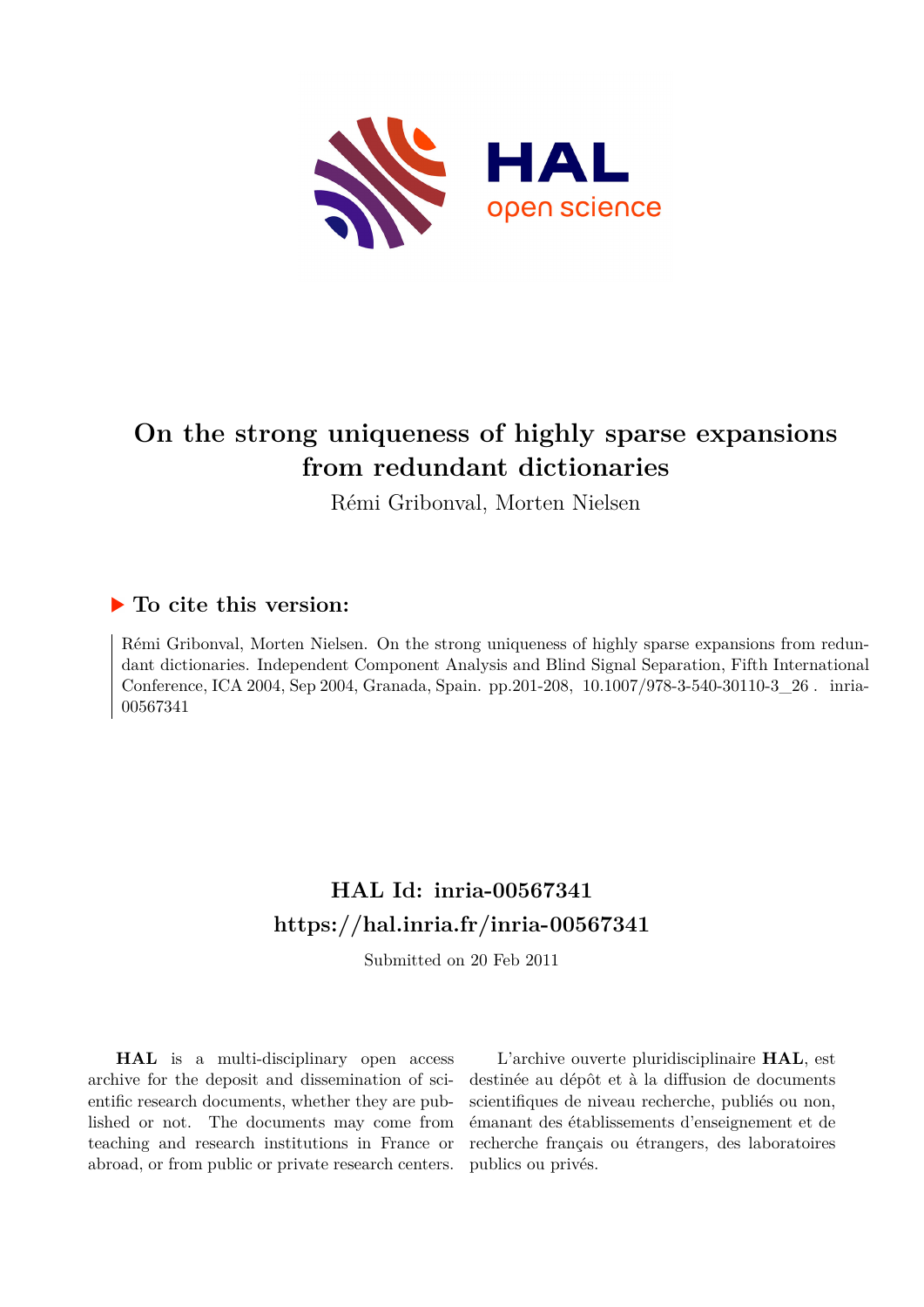## On the strong uniqueness of highly sparse representations from redundant dictionaries

R. Gribonval<sup>1</sup> and M. Nielsen<sup>2</sup>  $^{\star}$ 

<sup>1</sup> IRISA-INRIA, Campus de Beaulieu, F-35042 Rennes CEDEX, France, remi.gribonval@inria.fr, <sup>2</sup> Department of Mathematical Sciences, Aalborg University, Fredrik Bajers Vej 7G, DK-9220 Aalborg East, Denmark, mnielsen@math.aau.dk

Abstract. A series of recent results shows that if a signal admits a sufficiently sparse representation (in terms of the number of nonzero coefficients) in an "incoherent" dictionary, this solution is unique and can be recovered as the unique solution of a linear programming problem. We generalize these results to a large class of sparsity measures which includes the  $\ell^p$ -sparsity measures for  $0 \le p \le 1$ . We give sufficient conditions on a signal such that the simple solution of a linear programming problem simultaneously solves all the non-convex (and generally hard combinatorial) problems of sparsest representation w.r.t. arbitrary admissible sparsity measures. Our results should have a practical impact on source separation methods based on sparse decompositions, since they indicate that a large class of sparse priors can be efficiently replaced with a Laplacian prior without changing the resulting solution.

### 1 Introduction

Sparse decompositions of signals in redundant dictionaries provide quite a succesfull practical tool for blind source separation (BSS), including the degenerate case where there are more sources than sensors [18]. In this paper, we prove that estimators based on sparse decompositions are relatively robust to the choice of the sparse prior within a fairly large class. Our results directly apply to some noise-free single sensor BSS problems [1], but further work is needed to extend them to the case of multiple sensors and noisy measurements.

Given a redundant signal (or image) dictionary, every signal  $y$  has infinitely many possible representations, and it is common to choose one according to some *sparsity measure*. When the dictionary is indeed a basis, each signal has a unique representation and it does not matter which sparsity measure is used. However, in the redundant case, it is not clear when the sparsest representation is unique and how it is influenced by the choice of the sparsity measure.

<sup>?</sup> This work was supported in part by the European Union's Human Potential Programme, under contract HPRN-CT-2002-00285 (HASSIP) and in part by the Danish Technical Science Foundation, Grant no. 9701481.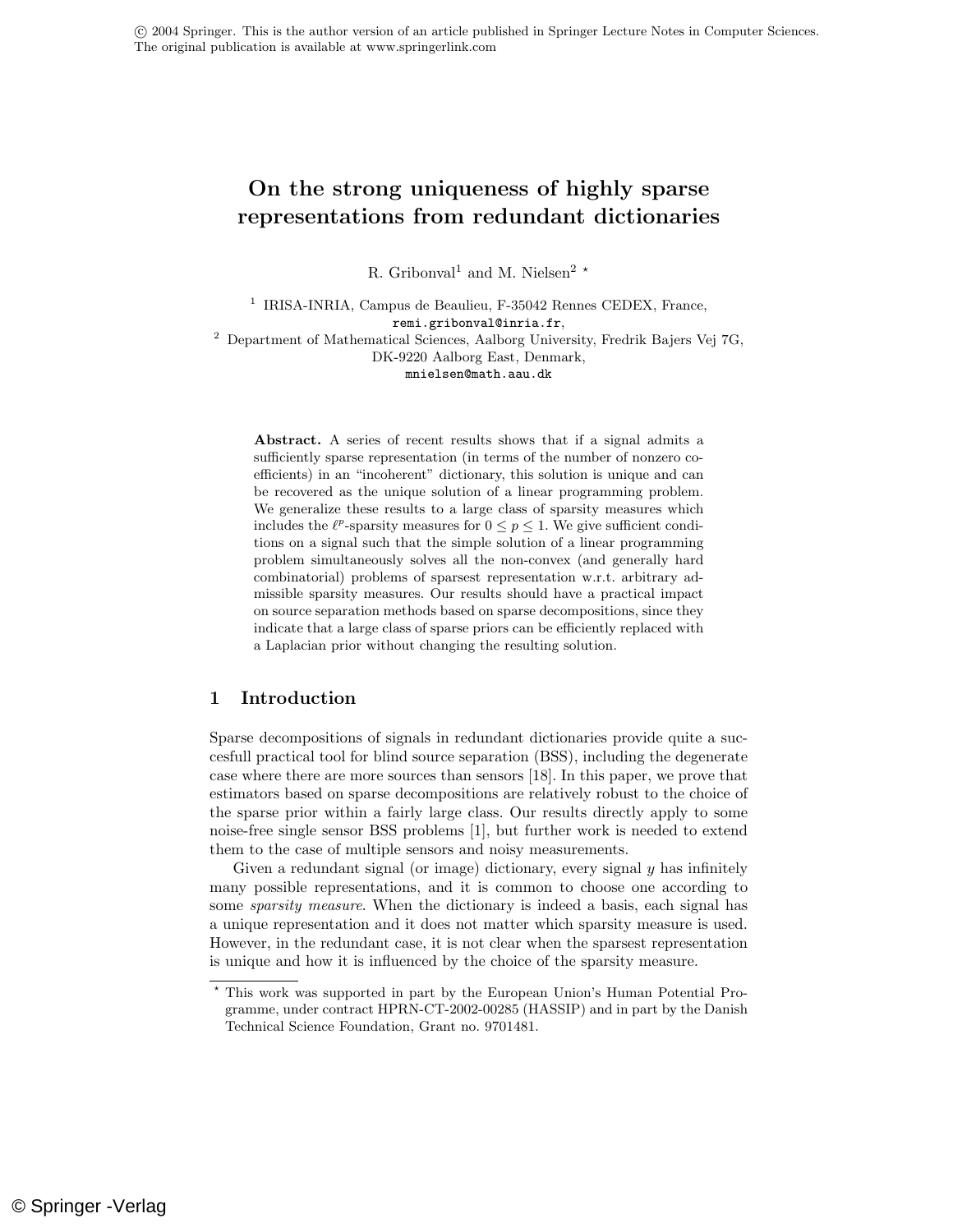c 2004 Springer. This is the author version of an article published in Springer Lecture Notes in Computer Sciences. The original publication is available at www.springerlink.com

> A dictionary in a real or complex Hilbert space  $\mathbb{R}^N$  or  $\mathbb{C}^N$  is a family of  $K \geq N$  unit vectors  $\{g_k\}_{k \in K}$  which spans the entire space. One can think of  $g_k$ as the k-th column of a  $N \times K$  matrix  $\mathbf{D} = [g_1, \ldots, g_K]$ , and any vector  $y \in \mathbb{R}^N$ (resp.  $\mathbb{C}^N$ ) has at least one representation  $y = \sum_k x_k g_k = \mathbf{D}x$  with coefficient vector  $x \in \mathbb{R}^K$  (resp.  $x \in \mathbb{C}^K$ ). When **D** is **redundant**  $(K > N)$ , among the infinite number of representations of a vector  $y$ , it is often desirable to choose a sparse one. However, sparsity can be measured with diverse quantities such as the  $\ell^p$  measures  $||x||_p := \sum_k |x_k|^p$  for  $0 \le p \le 1$  (with the convention  $t^0 = 1$  if  $t > 0$ and  $0^0 = 0$ ). In this paper, we consider a large class M of **admissible sparsity measures**  $||x||_f := \sum_k f(|x_k|)$  where  $f : [0, \infty) \to [0, \infty)$  is non-decreasing, not identically zero,  $f(0) = 0$  and  $t \mapsto f(t)/t$  is non-increasing on  $(0, \infty)$ . To each sparsity measure corresponds the "f-sparsest representation" optimization problem

minimize 
$$
||x||_f
$$
 subject to  $y = \sum_k x_k g_k$ . (1)

We address two rather natural questions related to this class of problems:

- $1/$  when is the f-sparsest representation of y unique?
- $2/$  if it is unique, does it depend on the choice of the sparsity measure  $f$ ?

Our main result<sup>3</sup> is that when a signal  $y$  has a very sparse representation (in terms of the total number  $||x||_0$  of nonzero coefficients), this representation is the simultaneous and unique sparsest representation with any admissible sparsity measure. More precisely we have the following theorem.

**Theorem 1.** Let  $D$  be a dictionary. Assume  $m$  is an integer such that for any x and y with  $y = \mathbf{D}x$  and  $||x||_0 \leq m$ , x is the unique  $\ell^1$ -sparsest representation of y. Then, for any x and y such that  $y = Dx$  and  $||x||_0 \le m$ , x is indeed the unique f-sparsest representation of y for any admissible sparsity measure. In particular it is the  $\ell^p$ -sparsest representation for  $0 \le p \le 1$ .

The interesting consequence is that if  $y$  has a highly sparse representation  $x$ (with at most  $m$  elements) from the dictionary, then the combinatorial/highly nonlinear search for the f-sparsest representation of y can be replaced with a polynomial time computation based on linear programming [2, 15], which solves the  $\ell^1$ -optimization problem.

This extends a series of recent results about recovery of sparse expansions from dictionaries by Pursuit algorithms. In the early 1990's, the Matching Pursuit and Basis Pursuit strategies were introduced with the purpose of getting good representations of signals with redundant dictionaries. Soon, it was experimentally noticed that, when  $y$  has a sufficiently sparse expansions (in the sense of  $||x||_0$ ) in the Dirac/Fourier dictionary, Basis Pursuit can exactly recover it. The experimental observation was turned into a theorem and extended to unions of "incoherent" bases as well as to more general "incoherent" dictionaries [8, 5–7, 13, 3, 11]. Theorems in the same spirit were also recently proved, under slightly stronger assumptions, for exact recovery with Matching Pursuits [9, 10, 16, 14].

<sup>&</sup>lt;sup>3</sup> We refer the reader to our technical report [12] for the proofs.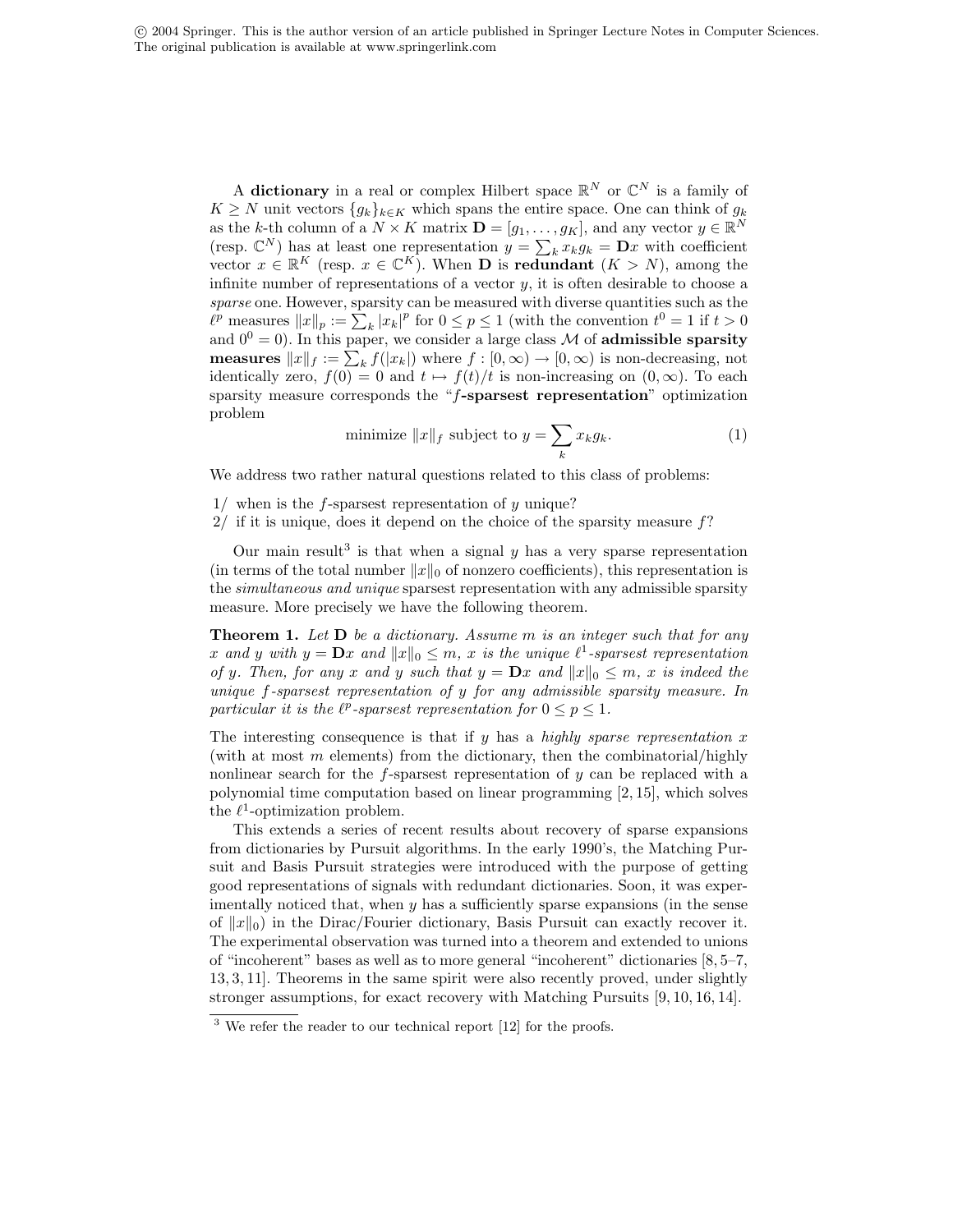Previous Basis Pursuit results stated that if y has an expansion x with  $||x||_0$ sufficiently small, then x is simultaneously the unique  $\ell^0$ -sparsest and  $\ell^1$ -sparsest representation of y [2, 15]. In between the  $\ell^0$  and the  $\ell^1$  sparsity measures lie the  $\ell^p$  ones, and it seemed only natural that by some sort of "interpolation", the Basis Pursuit results should extend to *simultaneous uniqueness* of the  $\ell^p$ -sparsest representations. It turns out that the interpolation can be done and our result show that it extends to the much larger class of admissible sparsity measures.

The structure of the paper is as follows. In Section 2 we give general conditions on an index set  $I \subset K$  such that any expansion  $y = D_I x$  from the sub-dictionary  $\mathbf{D}_I := \{g_k, k \in I\}$  is the unique f-sparsest representation of y in the whole dictionary. An example shows that the admissible sparsity measures f for which the conditions are satisfied may depend on the considered index set I. In Section 3 we give our main theorems and obtain necessary and sufficient conditions card(I)  $\leq m_f(\mathbf{D})$  which ensure that for all admissible sparsity measures  $g \in \mathcal{M}$  "between" a given  $f \in \mathcal{M}$  and the  $\ell^0$  sparsity measure, the highly sparse representation is unique and independent of g. To conclude this paper, we briefly discuss how the numbers  $m_f(D)$  which appear in the "highly sparse" conditions can be estimated from the coherence of the dictionary.

#### 2 Sufficient Uniqueness Conditions

In this section we provide sufficient conditions on a representation  $y = \mathbf{D}x$  which ensure that x is the unique f-sparsest representation of y, where f is an arbitrary admissible sparsity measure. A crucial property of  $f \in \mathcal{M}$  is the quasi-triangle inequality

$$
f(|u + v|) \le f(|u| + |v|) \le f(|u|) + f(|v|)
$$
 (2)

which is an easy consequence of the fact that  $t \mapsto f(t)/t$  is non-increasing, see [12]. The sufficient uniqueness conditions are expressed in terms of the support  $I(x) := \{k, x_k \neq 0\}$  of the coefficient vector  $x = (x_k) \in \mathbb{R}^K$  (resp.  $\mathbb{C}^K$ ), *i.e.* they depend on the set of elements of the dictionary which are used in the representation. The **kernel**  $\text{Ker}(\mathbf{D}) := \{z, \mathbf{D}z = 0\}$  of the dictionary will play a special role. For  $f \in \mathcal{M}$ , **D** a dictionary and  $I \subset K$  a set of indices, we define

$$
\theta_f(I, z) := \frac{\sum_{k \in I} f(|z_k|)}{\|z\|_f} \quad \text{and} \quad \Theta_f(I, \mathbf{D}) := \sup_{z \in \text{Ker}(\mathbf{D}), z \neq 0} \theta_f(I, z) \tag{3}
$$

The value of  $\Theta_f(I, D)$  (almost) completely characterizes the uniqueness of fsparsest expansions from  $D<sub>I</sub>$ , as expressed in the following lemma.

**Lemma 1.** Let **D** be a dictionary, f an admissible sparsity measure, and  $I \subset K$ an index set.

- 1. Assume that for all  $z \in Ker(D)$   $(z \neq 0)$ ,  $\theta_f(I, z) < 1/2$ , and let x, y such that  $y = \mathbf{D}x$ . If  $I(x) \subset I$ , x is the unique f-sparsest representation of y.
- 2. Assume that for some  $z \in Ker(D)$ ,  $\theta_f(I, z) \geq 1/2$ . Then, there exists  $x \neq x'$ such that  $\mathbf{D}x = \mathbf{D}x'$ ,  $I(x) \subset I$  and  $||x'||_f \leq ||x||_f$ .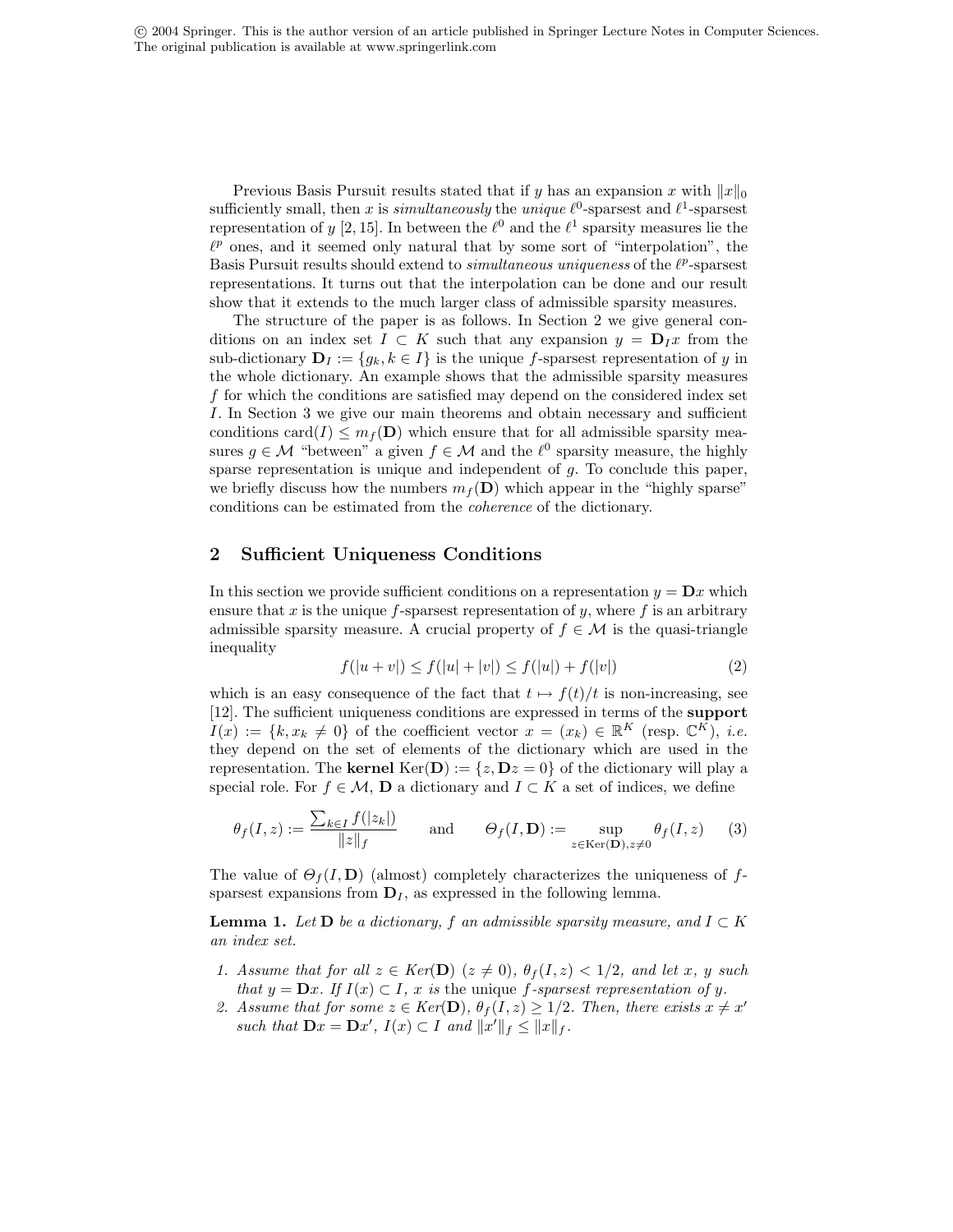The proof is a slight refinement of ideas from [5, 13], see [12].

Even though the value of  $\Theta_f(I, D)$  essentially characterizes the uniqueness of the f-sparsest representation of expansions from the sub-dictionary  $D<sub>I</sub>$  =  ${g_k}_{k\in I}$ , its evaluation for a given index set I is not trivial in general. In particular, it is not clear when the condition  $\Theta_f(I, D) < 1/2$  is simultaneously satisfied for all  $f \in \mathcal{M}$ , *i.e.*, when the unique f-sparsest representation is the same for all sparsity measures f. The following example shows that f-sparsest representations do not necessarily coincide for different  $f$ , and that estimating  $\Theta_f(I, \mathbf{D})$  for some admissible sparsity measure  $f \in \mathcal{M}$  does not tell much about  $\Theta_{q}(I, \mathbf{D})$  for other ones  $q \in \mathcal{M}$ .

Example 1. Let  $\mathbf{B} = [g_1, \ldots, g_N]$  be an orthonormal basis in dimension N,  $g_{N+1} := \sum_{k=1}^{N} \frac{1}{\sqrt{k}}$  $\frac{1}{N}g_k$  and  $\mathbf{D} = [\mathbf{B}, g_{N+1}]$ . Clearly, the kernel of  $\mathbf{D}$  is the line generated by the vector  $z = (1, \ldots, 1, \sqrt{N})$ . Let us consider  $I = \{1 \leq k \leq L\}$ an index set where  $L \leq N$  and denote  $\Theta_p$  for  $\Theta_{f_p}$  where  $f_p(t) = t^p$ ,  $0 \leq p \leq 1$ . Since

$$
\Theta_1(I, \mathbf{D}) = \frac{L}{N + \sqrt{N}} < \frac{L}{N+1} = \Theta_0(I, \mathbf{D})
$$

we have  $\Theta_1(I, \mathbf{D}) < 1/2 < \Theta_0(I, \mathbf{D})$  whenever  $(N+1)/2 < L < (N+1)$ √  $N)/2.$ On the other hand, let us now consider  $J = \{1 \le k \le L\} \cup \{N+1\}$ . As

$$
\Theta_1(J, \mathbf{D}) = \frac{L + \sqrt{N}}{N + \sqrt{N}}
$$
 and  $\Theta_0(I, \mathbf{D}) = \frac{L+1}{N+1}$ 

we obtain  $\Theta_0(J, \mathbf{D}) < 1/2 < \Theta_1(J, \mathbf{D})$  whenever  $(N -$ √  $(N)/2 < L < (N-1)/2.$ 

#### 3 Uniqueness of highly sparse expansions

In the previous section, Example 1 illustrated the fact that, for arbitrary index sets  $I$ , not much can be said about the simultaneity of the  $f$ -sparsest representation for different admissible sparsity measures. In this section, we will show that the picture completely changes when we look for conditions on the cardinal of I so that  $\Theta_f(I, D) < 1/2$ . Let us immediately state the main results of this section. The first result gives the theorem advertised in the introduction, which is the natural generalization to a series of recent results [8, 5–7, 13, 3, 11].

**Theorem 2.** Let  $D$  be a dictionary, and  $f$  an admissible sparsity measure. Let m be an integer and assume that whenever  $y = Dx$  with  $||x||_0 \leq m$ , x is the  $\ell^1$ -sparsest representation of y. Then, whenever  $y = \mathbf{D}x$  with  $||x||_0 \leq m$ , x is the simultaneous unique f-sparsest representation of y for any  $f \in \mathcal{M}$ .

Theorem 2 is indeed only a special case of the following more general result.

**Theorem 3.** Let  $D$  be a dictionary, and  $f$  an admissible sparsity measure. Let m be an integer and assume that whenever  $y = \mathbf{D}x$  with  $||x||_0 \leq m$ , x is the f-sparsest representation of y. Then, whenever  $y = \mathbf{D}x$  with  $||x||_0 \leq m$ , x is the simultaneous unique  $(g \circ f)$ -sparsest representation of y for any  $g \in \mathcal{M}$ .

Note that one can easily check that if  $f, g \in \mathcal{M}$  then  $g \circ f \in \mathcal{M}$ .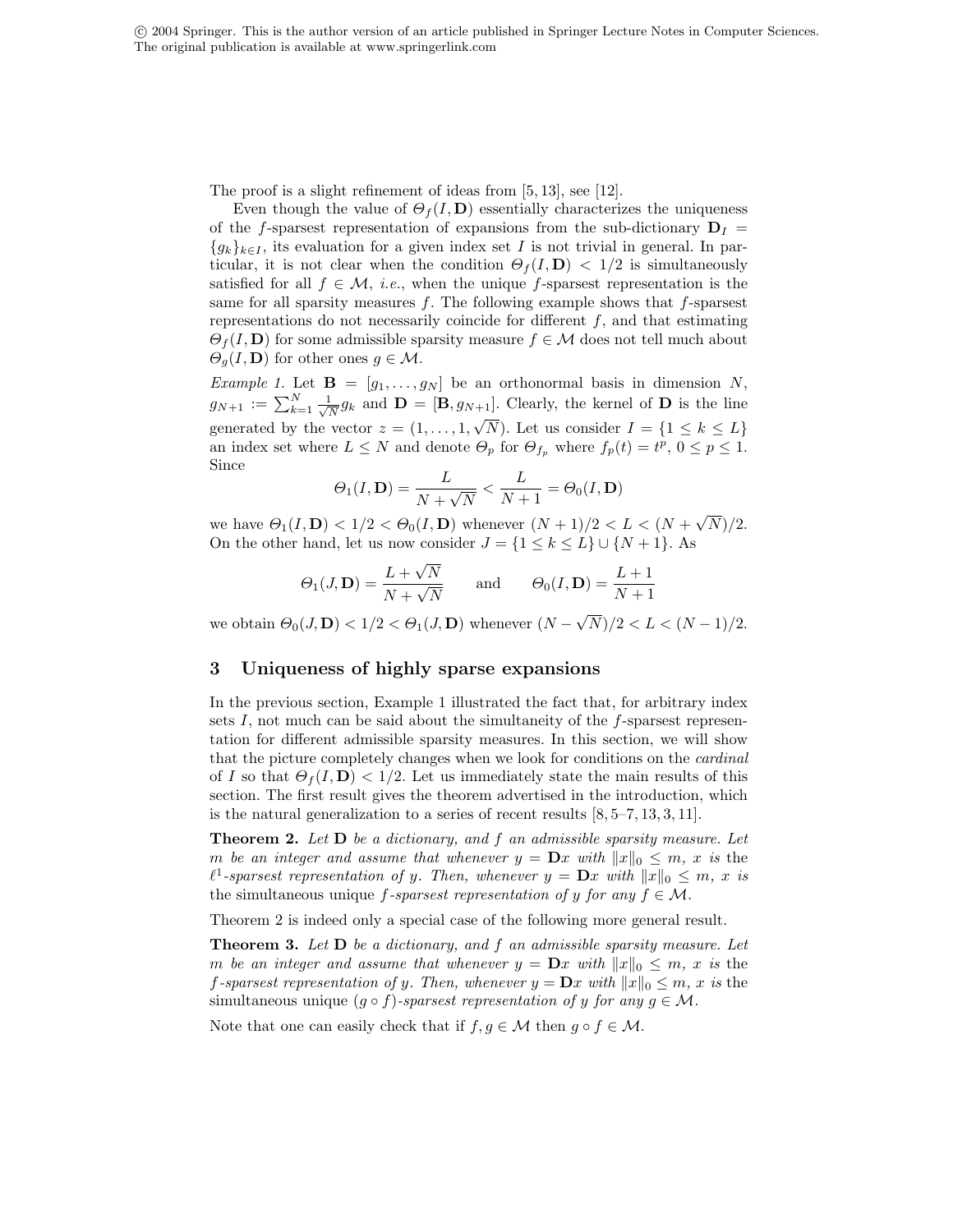c 2004 Springer. This is the author version of an article published in Springer Lecture Notes in Computer Sciences. The original publication is available at www.springerlink.com

#### 3.1 Sketch of the proof of Theorem 3

We will study in more details in the next section which integers  $m$  satisfy the assumptions of Theorem 3, but let us first sketch the proof. For any sequence  $z = \{z_k\}_{k \in K}$ , denote  $|z|^*$  a decreasing rearrangement of  $|z|$ , *i.e.*,  $|z|_k^* = |z_{\phi(k)}|$ where  $\phi$  is one to one and  $|z|_k^* \geq |z|_{k+1}^*$ . With a slight abuse of notation, consider the "growth function"

$$
\theta_f(m, z) := \max_{\text{card}(I) \le m} \theta_f(I, z) = \frac{\sum_{k=1}^m f(|z|_k^*)}{\|z\|_f} = \theta_f(m, |z|^\star)
$$
(4)

defined for any  $f \in \mathcal{M}$ ,  $m \geq 0$  and  $z \neq 0$ . We have the following lemma [12].

**Lemma 2.** For any  $f, g \in \mathcal{M}$ ,  $m \geq 0$  and  $z \neq 0$  we have

$$
\theta_0(m, z) \le \theta_{g \circ f}(m, z) \le \theta_f(m, z) \le \theta_1(m, z). \tag{5}
$$

Let us just mention that the result relies crucially on the property that  $t \mapsto f(t)/t$ is non-increasing, since the fact that  $\theta_f(m, z) \leq \theta_1(m, z)$  for all m and z implies in particular that for any  $a < b$  we must have  $f(b)/(f(a) + f(b)) \le b/(a + b)$ , i.e.,  $1 + f(a)/f(b) > 1 + a/b$ .

Theorem 3 is proved as follows: from Lemma 1, the assumption on  $m$  implies that, for all I with card(I)  $\leq m$  and  $z \in \text{Ker}(\mathbf{D})$  ( $z \neq 0$ ),  $\theta_f(m, z) < 1/2$ . It follows from Lemma 2 that for all such I and z, and any  $q \in \mathcal{M}$ ,  $\theta_{qof}(m, z) < 1/2$ , which gives the desired result using again Lemma 1.

#### 3.2 Explicit sparsity conditions

For any dictionary  **and sparsity measure f, one can consider the largest integer**  $m_f(D)$  that satisfies the assumption of Theorem 3, *i.e.*, such that for any x and y such that  $y = \mathbf{D}x$  and  $||x||_0 \leq m$ , x is indeed the unique f-sparsest representation of y. Another formulation of Theorem 3 is simply that for any  $f, g \in \mathcal{M}$ ,  $m_{g \circ f}(\mathbf{D}) \geq m_f(\mathbf{D})$ . Indeed, it follows from Lemma 2 that

$$
m_0(\mathbf{D}) \ge m_{g \circ f}(\mathbf{D}) \ge m_f(\mathbf{D}) \ge m_1(\mathbf{D})
$$
\n(6)

where  $m_p$ ,  $0 \le p \le 1$  is a shorthand for  $m_{f_p}$  with  $f_p(t) := t^p$ .

It is a challenge to compute the numbers  $m_f(D)$  for an arbitrary dictionary (the computation of  $m_0(D)$ ) is generally NP-hard). Let us however give a few examples of dictionaries where it is possible to get some non trivial bounds on the strong sparsity number  $m_1(D)$  and the weak sparsity number  $m_0(D)$ based on easily computable characteristics of the dictionary. Denoting  $|t|$  the largest integer such that  $|t| < t \leq |t| + 1$ , we have the following lemma [12].

**Lemma 3.** For any admissible sparsity measure  $f \in \mathcal{M}$  and any dictionary **D**,

$$
m_f(\mathbf{D}) \ge m_1(\mathbf{D}) \ge \lfloor Z_1(\mathbf{D})/2 \rfloor \qquad and \qquad m_0(\mathbf{D}) = \lfloor Z_0(\mathbf{D})/2 \rfloor \tag{7}
$$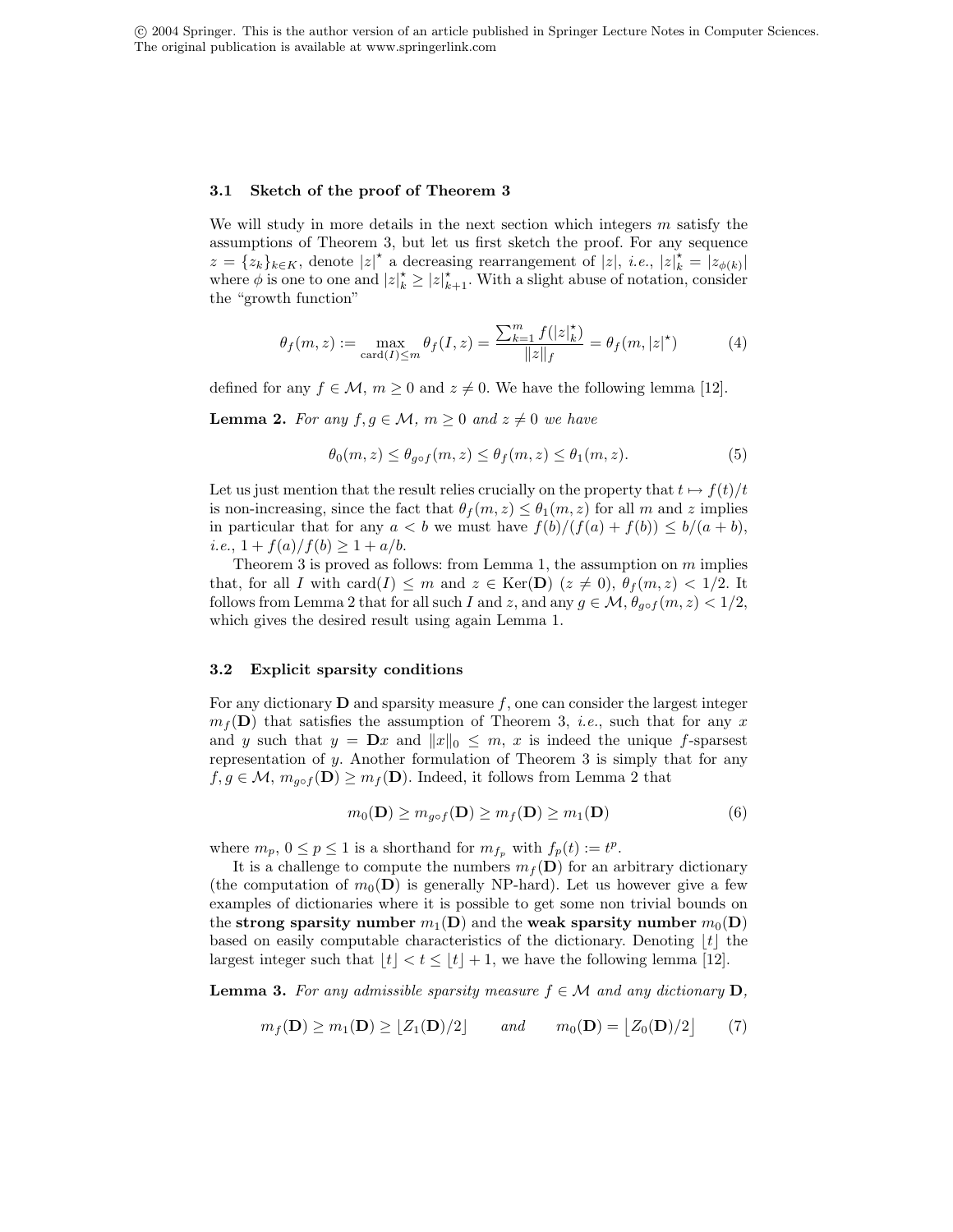c 2004 Springer. This is the author version of an article published in Springer Lecture Notes in Computer Sciences. The original publication is available at www.springerlink.com

where

$$
Z_0(\mathbf{D}) := \inf_{z \in Ker(\mathbf{D}), z \neq 0} ||z||_0 \quad and \quad Z_1(\mathbf{D}) := \inf_{z \in Ker(\mathbf{D}), ||z||_{\infty} = 1} ||z||_1. \quad (8)
$$

are respectively called the **spark** and the **spread** of the dictionary.

The spark was introduced in [3] and its numerical computation is generally combinatorial. The spread was introduced by the authors in [11]. The above estimates are not quite explicit, but the next one is easily computable.

**Lemma 4.** The coherence of a dictionary  $D = \{g_k\}$  is defined [5] as

$$
M(\mathbf{D}) := \sup_{k \neq k'} |\langle g_k, g_{k'} \rangle|.
$$
 (9)

For any admissible sparseness measure  $f \in \mathcal{M}$  we have the lower estimate

$$
m_f(\mathbf{D}) \ge m_1(\mathbf{D}) \ge \left[ \left( 1 + 1/M(\mathbf{D}) \right) / 2 \right]. \tag{10}
$$

*Proof.* Consider  $x \in \text{Ker}(\mathbf{D})$ . For every k we have  $x_k g_k = -\sum_{k' \neq k} x_{k'} g_{k'}$  hence, taking the inner product of both hand sides with  $g_k$ ,  $|x_k| \leq M(\mathbf{D}) \cdot \sum_{k' \neq k} |x_{k'}|$ . It follows that  $(1 + M) \cdot |x_k| \leq M \cdot ||x||_1$ . Taking the supremum over k we get  $(1 + M)\|x\|_{\infty} \leq M \cdot \|x\|_1$  or equivalently  $Z_1(\mathbf{D}) \geq 1 + 1/M$ , and the result follows using Lemma 3.

When **D** contains an orthonormal basis **B** in dimension N, the coherence satisfies  $M(\mathbf{D}) \geq 1/\sqrt{N}$ , and it is possible to find up to  $N+1$  orthonormal bases  ${\{\mathbf B_j\}}_{j=1}^N$ such that their union  $\mathbf{D} := [\mathbf{B}_1 \dots \mathbf{B}_{N+1}]$  is a dictionary of coherence  $m(\mathbf{D}) =$  $1/\sqrt{N}$ . For such highly redundant dictionaries, the lemma shows that  $m_1(\mathbf{D}) \geq$  $\frac{1}{\sqrt{N}}$ . For such mighly redundant dictionaries, the lemma shows that  $m_1(\mathbf{D}) \geq$   $\left[ (1 + \sqrt{N})/2 \right]$ . Lemma 4 was in germ in Donoho and Huo's early paper [5] on exact recovery of sparse expansion through Basis Pursuit, where it was only used for **D** a union of two orthonormal bases and  $f(t) = t^p$ ,  $p \in \{0, 1\}$ . In [13] and [3] it was extended to arbitrary dictionaries, and in [11] to  $f(t) = t^p$ ,  $p \in [0, 1]$ . Finer estimates of  $m_1(D)$  can be obtained from the properties of the Gram matrix of D, see [12].

#### 4 Conclusion and statistical perspectives

We have studied sparse representation of signals using an arbitrary dictionary and a very general admissible sparsity measure  $\|\cdot\|_f$ . Given a dictionary and a signal  $y$ , we provided sufficient conditions for the minimization problem

minimize 
$$
||x||_f
$$
 subject to  $y = \sum_k x_k g_k$ , (11)

to have the same unique solution as the problem

minimize 
$$
||x||_1
$$
 subject to  $y = \sum_k x_k g_k$ , (12)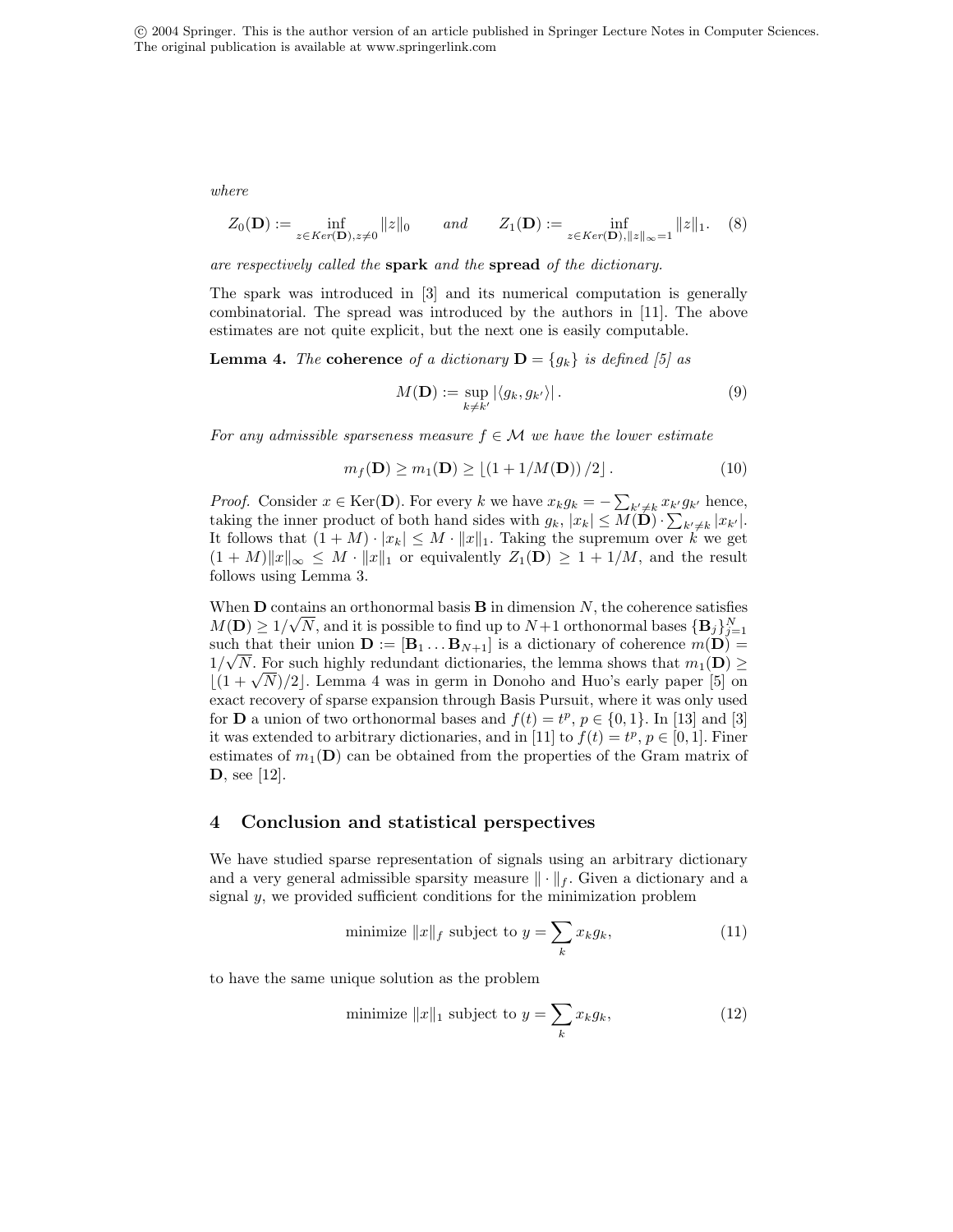and the conditions are independent of the particular admissible sparsity measure f. The latter minimization problem  $(12)$  can be solved using a linear programming technique, *i.e.*, by a polynomial time algorithm. For a dictionary in a Hilbert space we proved that the condition  $||x||_0 \leq |1/2(1 + 1/M)|$ , where M is the coherence of the dictionary, is sufficient for (11) to have the same solution as  $(12)$  for any sparsity measure f. The results generalize previous results by Donoho and Elad [3] and by the authors [13], where only two types of sparsity measures were considered: the  $\ell^0$ -norm and the  $\ell^1$ -norm.

The f-sparsest representation problems (11) that we have considered in this paper are related to the statistical problem of Bayesian estimation of unknown parameters  $(x_k)$  given the noise-free observation  $y = \mathbf{D}x$  and the prior probability density function  $P_{f,h}(x) = \frac{1}{Z_{f,h}} \exp(-h(\|x\|_f)),$  where  $h : [0, \infty) \to [0, \infty)$ is an increasing function and  $Z_{f,h}$  a normalizing constant such that  $P_{f,h}(x)$  is a probability density on  $\mathbb{R}^K$  (resp.  $\mathbb{C}^K$ ).

In this Bayesian estimation setting, our results have an interpretation in terms of the robust estimation with respect to modeling error. Assume that the prior on x has the above structure, where  $\|\cdot\|_f$  is an admissible sparsity measure. Then, for any noise-free observation  $y$  that admits a sufficiently sparse representation (with  $||x||_0 \leq m_1(D)$ ), it does not matter which admissible sparse prior we use to model the data and search for the sparsest representation: each admissible sparse model yields the same estimate, which is indeed the MAP estimate under the true prior. In particular, we can as well model the parameters with a Laplacian prior  $P_1(x) \propto \exp(-||x||_1)$ , and this relaxed model will recover the "good" parameters  $(x_k)$ .

To see how strong is the robustness to modeling error, let us simply give an example. First, notice that the Laplacian prior is a model where we assume the independence of the  $x_k$ , since  $P_1(x) = \prod_k P_1(x_k)$ . However, as shown in [12], since the class M of admissible sparsity measures is stable by  $min(\cdot)$  and  $max(\cdot)$ , it contains some nontrivial measures such as  $\|\cdot\|_f$  with

$$
f(t) := \max(t/2, \min(t^{1/2}, t^0)) = \begin{cases} \sqrt{t}, & 0 \le t \le 1 \\ 1, & 1 \le t \le 2 \\ t/2, & 2 \le t < \infty \end{cases}
$$
 (13)

Moreover, the use of a "sufficiently increasing" function h to define  $P_{f,h}$  can introduce a dependence between the coefficients  $x_k$ , since  $P_{f,h}$  will no longer be the product of its marginals. Yet, if the solution to the true Bayesian estimation problem is sparse enough, it will be recovered with the Laplacian model, where the parameters are assumed independent!

The main limitation to the theory developed in this paper is certainly that the sparsity condition  $||x||_0 \leq m_1(\mathbf{D})$  is quite restrictive, since the set of observations y that admits such a sparse representation is of Lebesgue measure zero in  $\mathbb{R}^K$  and probability zero under the sparse prior. A second limitation comes from the fact that the results do not apply to noisy data  $y = Dx + n$ . Recent results [17, 4] indicate that similar robustness properties can be proved even with approximate and noisy sparse representations, and the authors are also